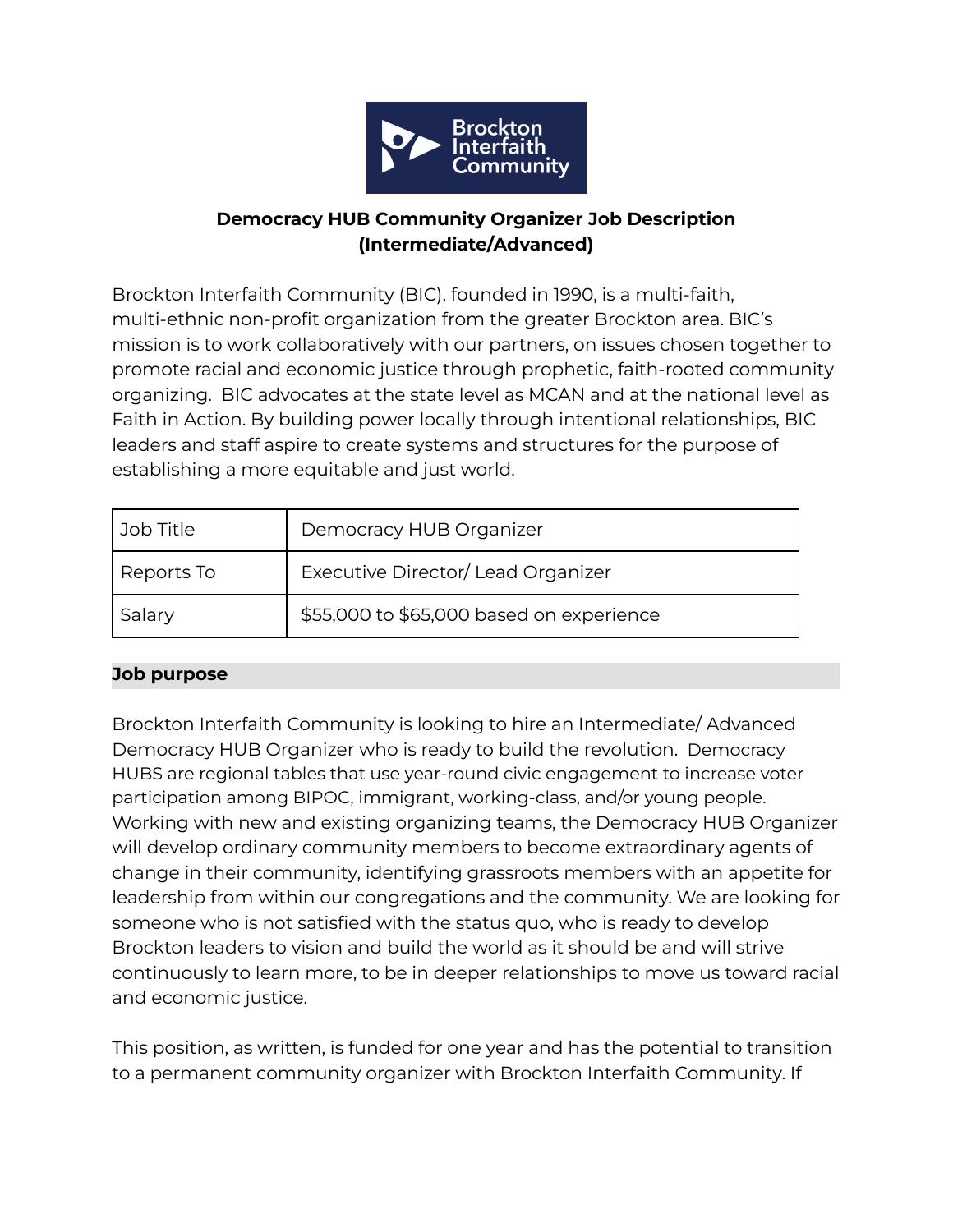such transition is to occur job duties would shift to reflect a Brockton Interfaith Intermediate or Advance Community Organizer.

It is BIC's expectation that the Democracy HUB Organizer exemplify the ability to carry out the duties and responsibilities listed below.

Duties and responsibilities

### **Democracy Hub Coordination**

- Coordinate turf coverage of organizations in the region by negotiating duplications and identifying gaps
- Recruit supporting and emerging organizations to join the HUB
- Convene and facilitate the regional Democracy HUB at least once per quarter
- Coordinate regional training efforts, regional/citywide canvasses, and other regional civic engagement activities
- Track all voter contact in VAN, administer your VAN committee, and request technical assistance using the MVT data [request](https://docs.google.com/forms/d/e/1FAIpQLSefS3Wp-Z70ULCcPdNea-RzXN7fvUjlC_QIAm884BoPQ8ryZQ/viewform) form

### **Community Leadership Development**

- Run a high-capacity field program (5,000+ contacts) in specific geographic areas or with specific demographic groups, filling gaps in turf coverage when possible. These field campaigns should integrate leadership development, grassroots organizing on issues, and voter contact.
- Build relationships with new and existing leaders through intentional 1:1's (8- 10 per week) and develop leaders to lead committees, prepare materials, and research
- Organize for and prepare agendas, materials and relevant research for organizing committee meetings, actions and 1:1s
- Organize minimum 2 events (ie. Candidates forum, GOTV event) total a year with their committees
- Support organizing and the preparation for organization-wide priority actions, fundraisers and events

## **Structural Development**

- Attend School of Prophetic Action
- Lead organization wide trainings and creating new training materials in collaboration with the Lead Organizer and/or Executive Director
- Attend and actively participate in weekly Staff-Meetings and quarterly Staff Day, strategic planning meetings, facilitating meeting where needed
- Attend weekly staff development meetings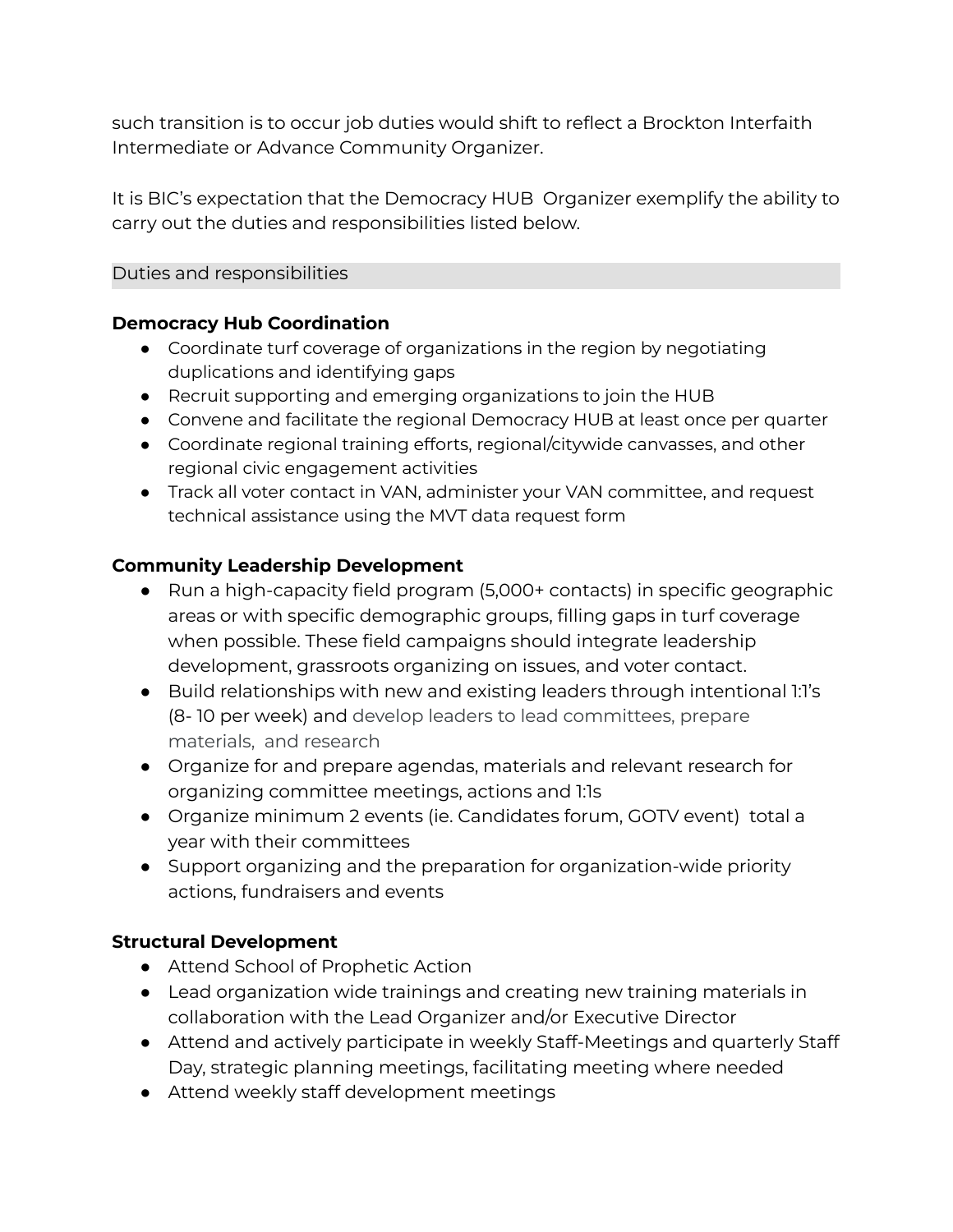● Attend and actively participate in our state, Massachusetts Community Action Network (MCAN), and national, Faith in Action (FIA), organizations including attending staff meetings, trainings or events when appropriate

# **Fundraising, Data and Administrative**

- Invite leaders and community members to become donors and/or monthly sustainers
- Build relationships with and set meetings with funders
- Provide written content for quarterly newsletter as needed; coordinating with and collecting written material from organizing committees
- Prepare and print materials for training sessions, printing handouts, technology and room set-up, prep flipchart, etc.
- Maintain voter outreach, event and leader data lists up to date on the VAN database working with Democracy Hub partners, MA Voter Table and other BIC staff

## **Other**

- Meet weekly with the Executive Director/Lead Organizer for one-on-one coaching, development, supervision, and project support
- Prepare a weekly staff report and quarterly work plan
- Respond daily to emails, phone calls or text messages
- Develop a working knowledge of the issues, challenges, history and political environment of the city of Brockton and surrounding towns
- Reflect on the power analysis of the political, economic and religious leaders and structures of the city of Brockton and surrounding towns
- Attend city, community and coalition meetings when relevant to the work
- Support Lead Organizer and Executive Director in recruiting institutional members to join BIC

## Qualifications

- High level of consciousness and/or a willingness to learn and engage in conversations around race, class, gender, and faith/spirituality
- At least 3 to 5 years of civic engagement/voter engagement organizing experience, with an openness to being coached and developed further
- Self-motivation, detail-oriented, able to take initiative and ownership of projects, and able to provide creative and strategic feedback in the planning process
- Relational working style ability to listen well, collaborate, coach effectively and be open to coaching for further development